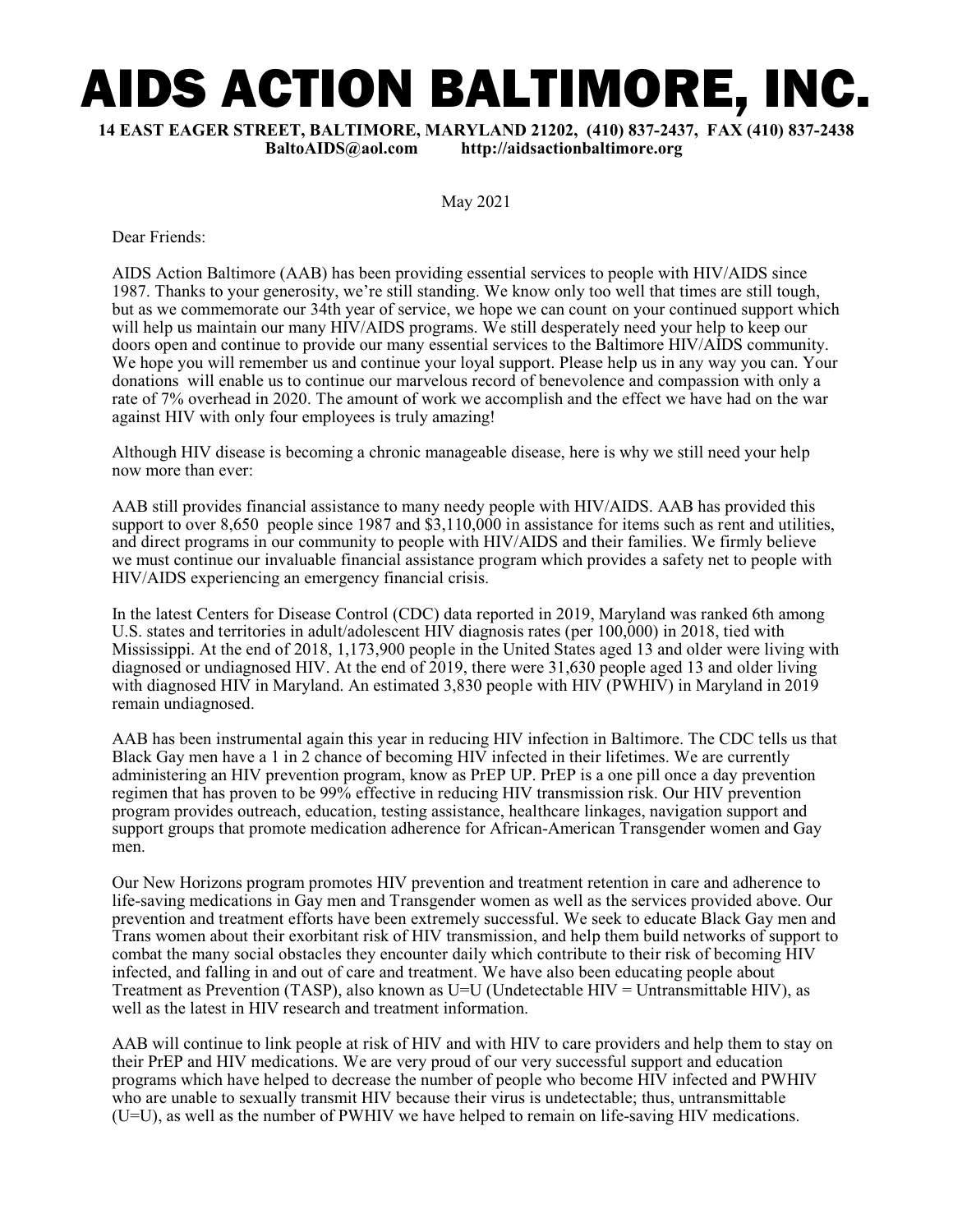Our national work affects all who are touched by HIV/AIDS. We are working with industry to continually change the standard of care by ensuring that their new drug pipelines remain robust, and by replacing older more toxic drugs with more effective, better tolerated drugs, as well as exciting new longacting drugs for HIV prevention and treatment that may require only daily, weekly or monthly dosing. This is the wave of the future. For more information on our events and the latest in HIV treatment and research as well as PrEP for HIV prevention and HIV treatment support or financial assistance and prescription drug access program information, please see our web site at [www.aidsactionbaltimore.org](http://www.aidsactionbaltimore.org) and Facebook <https://www.facebook.com/prep.up.7> and<https://www.facebook.com/newhorizonsbmore/>

AAB has been instrumental in the formation of the Drug Development Committee of the AIDS Treatment Activists Coalition, a national organization that interacts with the pharmaceutical industry, pressuring companies to study drugs expeditiously and ethically and to include the HIV affected community in all aspects of research and development. AAB is also a leading member of the national Fair Pricing Coalition (FPC), pressuring "big pharma" to price HIV drugs reasonably, limit price increases, cap ongoing drug prices for government programs like AIDS Drug Assistance Programs, and to initiate co-pay programs for patients with private insurance. We have convinced every HIV and Hepatitis C drug company to create programs that will cover all the outrageously expensive co-pays and other out of pocket (OOP) costs for people with private insurance. Our work directly affects Marylanders with ever increasing OOP prescription costs. We are also working very hard to ensure that people in Maryland and across the country who cannot afford their medications get their drugs for free from "big pharma" through Patient Assistance Programs (PAPs). Our work is way ahead of the curve. This type of advocacy does not happen in any other disease community. These OOP co-pay programs are now in danger of being discontinued by insurance providers. AAB has been trying to work in collaboration with numerous national organizations to preserve co-pay programs.

We are very excited that scientists have begun to work on HIV "cure- related" research. AAB is working with government, industry and the national HIV community to make a "cure" for HIV or what we are now calling "durable HIV suppression" a reality. Even though this will take years to come to fruition, we have to start somewhere. AAB is a member of the Martin Delaney Cure Research Collaboratories (DARE) CAB, AAB is also working with DARE researchers to bring additional resources to Baltimore for local cure research projects. We held three HIV Cure Forums in 2019 and 2020, and will hold more in 2021.

HIV policy gets more complicated every year. COVID-19 is eating a large percentage of US Health and Human Services (HHS) funding. We are in danger of losing all our hard won treatment and prevention gains. Because of COVID-19, it is much harder to obtain the money we need to fight HIV. We are working very closely with the Baltimore City Health Department (BCHD) in their End the HIV Epidemic Initiative. The BCHD has also provided funding for our prevention and treatment programs. We had five Town Halls in conjunction with the BCHD in 2020 and 2021, discussing new HIV and COVID-19 news. Innovative events like this would not happen without AIDS Action Baltimore.

The Trump Administration left our country with the largest public health crisis in 100 years which also resulted in a shattered, but recovering economy. Even though President Biden is conducting a miraculously successful vaccine effort, we need your help more than ever so that we can continue the fight to save our community from the devastation of HIV disease and the ravages of COVID-19. AAB successfully advocated for increased NIH HIV research funding this year, and will continue to advocate for other HHS budget increases, like continued funding for the Ryan White Care Act for the support of people with HIV.

AAB has also been working diligently on COVID-19 advocacy and support. We are using our many years of government research and policy expertise and connections in the fight against COVID-19. AAB is advocating directly for PWHIV with COVID-19. Last year AAB was able to convince the HIV Medical Association (HIVMA) which is part of the Infectious Disease Society of America to create a document that addresses critical care interventions and other important medical considerations for PWHIV and COVID-19.

AAB was instrumental in ensuring that PWHIV were not excluded from COVID-19 vaccine protocols, and worked tirelessly to ensure that PWHIV were finally prioritized for COVID-19 vaccinations both nationally and in Maryland. We spearheaded many months of high level advocacy, collaborating with national activists to ensure that PWHIV were included in COVID-19 vaccine trials and prioritized for vaccines.